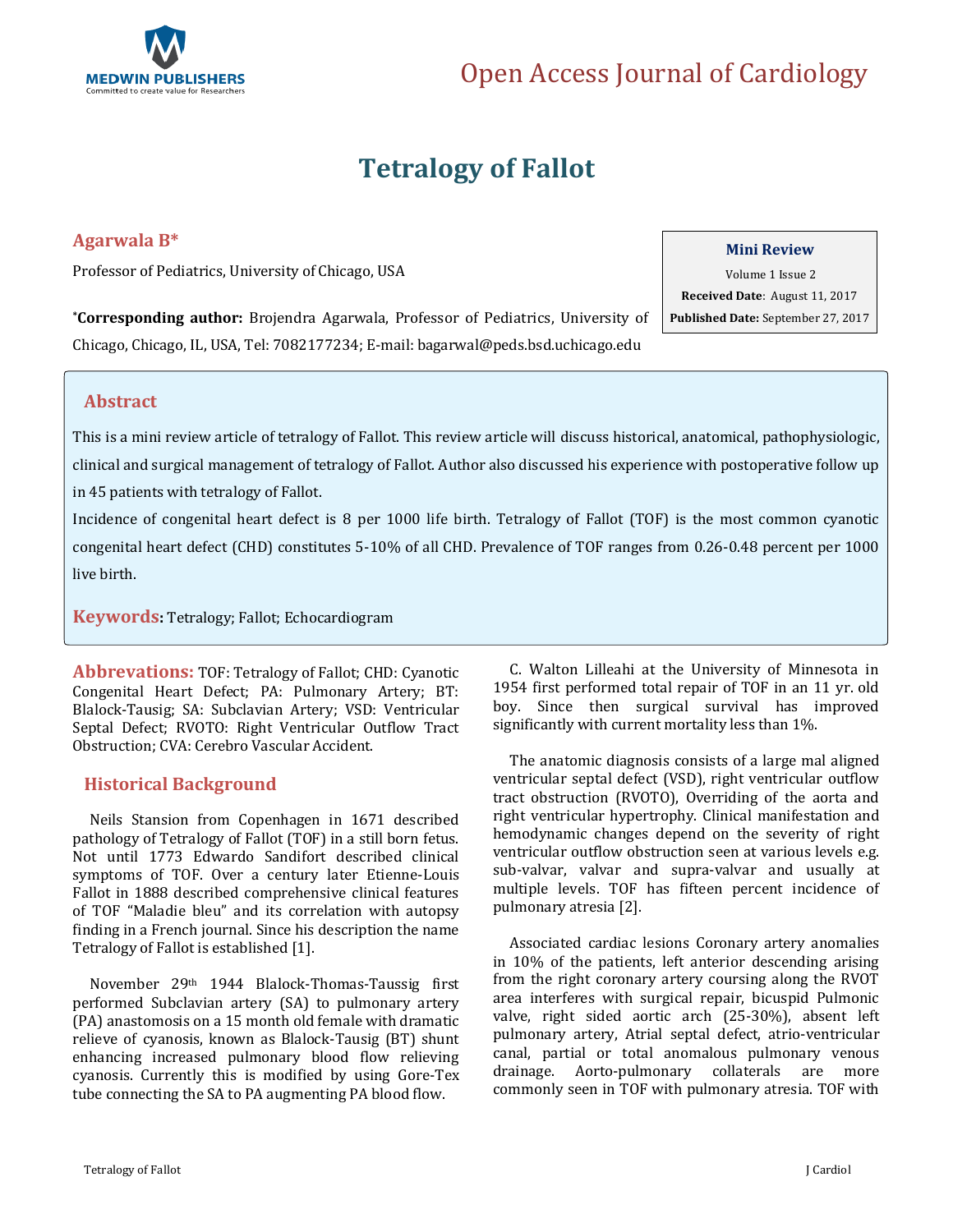absent pulmonary valve is rarely seen. Left superior vena cava is seen in 11% of cases [3,4].

### **Embryology**

 A unique population of pluripotent cells breaks off from the crest of the neural fields and migrates into somatic mesenchyme and further differentiates into multiple cell types. Neural crests that arise from the cardiac crest migrated through developing pharyngeal arches and populate the mesenchyme of the aortic arch, conotruncus and conotruncal septum. Embryos deficient in cardiac neural cells have outflow tract and arch anomalies. These include Tetralogy of Fallot, Truncus arteriosus, double outlet right ventricle and conotruncal ventricular septal defect. Anterior deviation of the conal septum explains subsequent development of large VSD, sub-Pulmonic stenosis, overriding of the aorta and RVH because of equalization of RV and LV pressures. Therefore, the embryologic term "Monology of Fallot" is introduced.

#### **Factors causing increased risk of TOF**

 Environmental factors e.g. maternal diabetes mellitus has 3 times higher risk. Retinoic acid used for acne, skin wrinkled cream in first trimester of pregnancy, uncontrolled maternal phynylketonuria, trimethadone used for seizure disorder during pregnancy. Genetic factors associated with TOF – DiGeorge's syndrome, Trisomy 21, 18 and 13 (11.3% incidence), Alagille's syndrome (10-15% incidence). However, 68% of TOF are non-syndromic [5,3].

#### **Recurrence Risk**

 2.5% if one sibling is affected, 8% if 2 or more are siblings are affected, 2.6% if maternal TOF and 1.4% if paternal TOF. Incidence of off-spring of both affected parents of TOF is still unknown.

#### **Clinical Presentation**

 One third of NB with TOF are clinically recognized to be cyanotic at birth, all will have heart murmur from right ventricular outflow obstruction (RVOTO). Large VSD equalizes both ventricular pressures hence murmur of TOF is not from VSD. Cyanosis is recognized clinically as the child grows with increased RVOTO.

 Cyanotic spell usually occurs beyond 4 wks. Of age when an infant develops physiologic anemia. More frequently seen in the early morning hours while crying, feeding, defecation and during warm water bath. It does not happen in sleep.

 During the spell the infant turns bluer because of increased right to left shunt from decreased systemic vascular resistance followed by hyperventilation to compensate for metabolic acidosis and then becomes limp, listless, and may develop seizure and even cerebro vascular accident (CVA). Heart murmur disappears during the spell because of diminished blood flow to the pulmonary artery.

 Very rarely congestive heart failure is seen at around 6 weeks of age only when the RVOT obstruction is mild therefore, left to right shunt through VSD. This is also known as "acyanotic TOF". Usually infants and children are not failure to thrive unless associated with genetic disorder. Older children present with easy fatigue and squatting during physical activities. Cyanotic spell is less common at this age because they learn their limitation of physical activities and squatting prevents cyanotic spell. Clubbing of the finger and toe nail beds develops at around 18 months of age. Ejection systolic murmur is audible from pulmonic stenosis with single second heart sound. The loudness of the murmur is inversely proportional to the degree of cyanosis.

#### **Laboratory Data**

 Chest x-ray (figure 1) typical shape of the heart is "Boot-shaped" with empty left hilum because of small main pulmonary artery and decreased bilateral pulmonary vascularities. Right sided aortic arch is seen in 25% of the time.



Figure 1: Chest XR showing Boot shaped shape of the heart, bilateral diminished pulmonary vuscualture and right sided aortic arch seen in 30% of all TOF.

 Electrocardiogram (figure 2) shows right axis deviation with right ventricular hypertrophy, rarely right atrial hypertrophy is seen.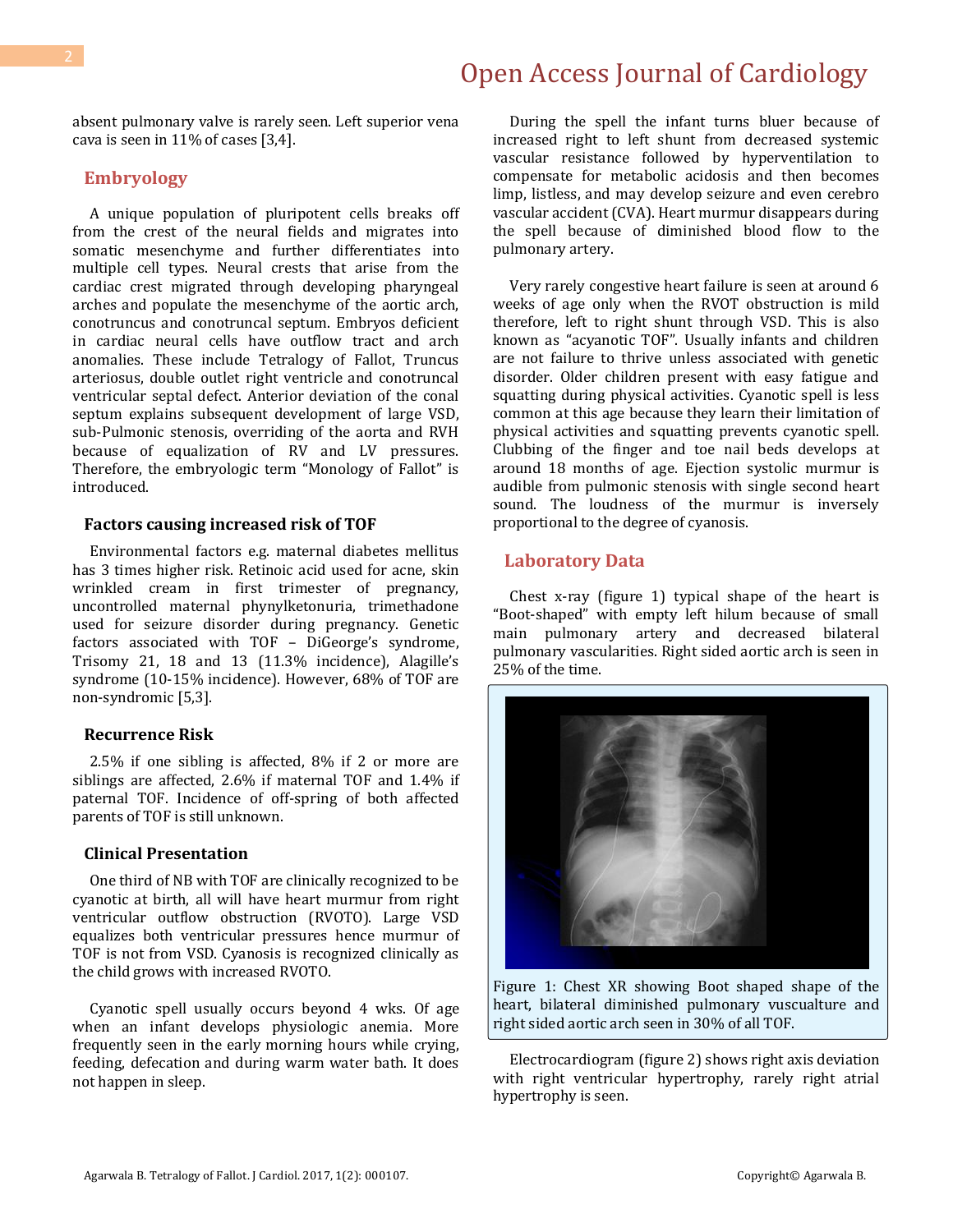



### **2D/Doppler Echocardiogram is Diagnostic**

 Rarely cardiac catheterization is needed prior to the surgical repair. 'Suspected coronary artery anomalies' can be difficult to detect by echocardiography. Thus, cardiac catheterization is indicated when adequate assessment of the haemodynamics cannot be obtained by non-invasive means and assessment of the pulmonary artery and aortic and coronary anomalies is insufficient by MRI or/and CT angiography. Coronary angiography is also indicated if surgical re intervention is necessary. Balloon dilatation of the pulmonic valve [6] is rarely indicated to delay neonatal surgery in some centers (Figure 3-6).

 Cardiac CT scan can define the cardiac anatomy and the need for catheterization is declining in most of the cardiac center.



Figure 3: 2D echocardiogram in parasternal Long axis view showing Overriding of the aorta.



Figure 4: 2D echocardiogram showing anterior deviation of the Conal septum causing VSD and sub-pulmonic stenosis.



Figure 5: showing turbulent color flow within the small main pulmonary artery.



Figure 6: Color doppler showing right to left shunt through the VSD.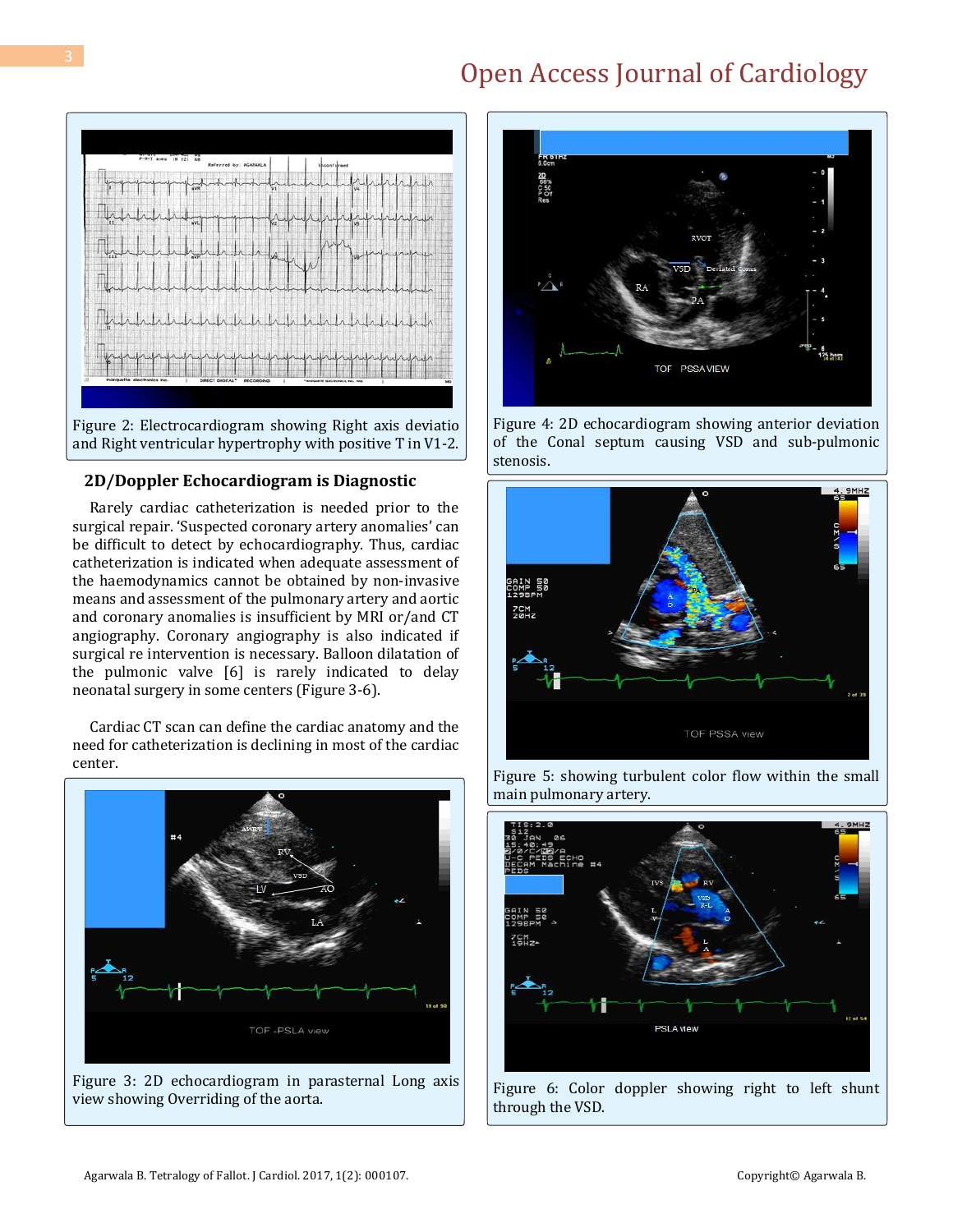#### **Management**

 Cyanotic Spell Management Includes – Knee-chest position, intravenous volume, Na-bicarbonate, Morphine sulfate, phenylephrine continuous infusion to increase the systemic vascular resistance, Ketamine, Propranolol and if no response to the above management emergently may go the operating room for surgery. Giving oxygen helps only when pulmonary blood flow increases with the above measures.

 Medical management is to delay surgery for a few months and to prevent cyanotic spell. Parental education should include recognition of cyanotic spell. Many cardiologists prefer to put them on Beta-blocker (propranolol), Iron and keep them well hydrated. Dehydration may cause increased catecholamine release causing cyanotic spell [7].

 Surgical management Currently Blalock-Tausig shunt is rarely done. Special indications are TOF with pulmonary atresia, unfavorable coronary artery anatomy in infant weighing less than 2.5 Kg. The indications may vary in different cardiac centers. Total repair of TOF is recommended at 3-6 months of age if clinical course permits [8]. It can be safely done at this age, avoids 2 surgeries (BT shunt and total repair) and BT shunt surgery complications. Also reduces length of hospital stay and cost. Early total repair restores pulmonary blood flow and therefore, enhances growth of the pulmonary arteries, less right ventricular hypertrophy and fibrosis. Resection of RVOT obstruction and VSD closure by atrial and trans pulmonary approach [9] is possible and also recommended in surgically important coronary artery anomalies.

## **Our experience with 45 patients with TOF since 1988**

 BT shunts in 10 patients within 2 wks of age. This is our earlier experience.

Complete repair in 44 infants between 3-6 months of age One patient presented at 2 yrs of age when he had total repair.

Trans-annular patch was placed in -10

RVOT patch and/or PA plasty in -34

RV to PA homograft in - 1 because of coronary artery anomalies LAD abnormal course over the RVOT.

Disadvantages of RVOT trans-annular patch.

Increased pulmonary regurgitation causing RV dilatation, Dysfunction, diminished exercise tolerance,

cardiomegaly, prolonged QRS duration and ventricular arrhythmias.

Post-operative follow up of 45 patients: All had heart low grade murmur either from pulmonic stenosis or regurgitation One mortality who had uncontrolled cyanotic spell and went to operating room emergently. One developed complete heart block 2 wks after the surgery A 14 yr. old had sudden death while playing basketball 3 months after surgical pulmonary valve replacement.

Five had isolated asymptomatic premature ventricular beats. No incidence of ventricular tachycardia Eight needed pulmonic valve placement.

Pulmonic valve placement – 8 6 with trans-annular patch at primary repair 2 Two without trans-annular patch repair Surgical pulmonic valve placement in 6 Trans-catheter valve in 2. Stent placement in the pulmonary arteries in 6 for peripheral pulmonic stenosis

#### **Indications for Pulmonic valve placement**

Dilated RV: Cardiac MR showing RV end diastolic volume 140 ml/m<sup>2</sup> body surface area, regurgitation fraction over 40%, decreased RV ejection fraction. Dilated RV with symptoms e.g. easy fatigue, palpitation, near syncope, poor exercise stress test. Ventricular or Atrial tachycardia with dilated RV Prolonged QRS duration over 180 ms

### **Conclusion**

- Fetal echocardiogram diagnosis is relatively easy and it is very helpful for family counseling and delivery of the infant in a cardiac center for immediate attention.
- Total repair is recommended between 3-6 months of age.
- BT shunt is rarely indicated
- Avoid trans-annular patch if possible
- Percuteneous Pulmonic valve placement is gaining momentum in post operative patients with pulmonic regurgitation causing significant RV dilatation and dysfunction.

### **References**

- 1. [Mitchell SC, Korones SB, Berendes](https://www.ncbi.nlm.nih.gov/pubmed/5102136) HW (1971) [Congenital heart disease in 56,109 births. Incidence](https://www.ncbi.nlm.nih.gov/pubmed/5102136)  [and natural history. Circulation 43\(3\): 323-332.](https://www.ncbi.nlm.nih.gov/pubmed/5102136)
- 2. [Anderson RH, Allwork SP, Ho Sy, Lenox CC,](https://www.ncbi.nlm.nih.gov/pubmed/7194951)  [Zuberbuhler JR \(1981\) Surgical anatomy of tetralogy](https://www.ncbi.nlm.nih.gov/pubmed/7194951)  [of Fallot. J Thorac Cardiovalsc Surg 81\(6\): 887-896.](https://www.ncbi.nlm.nih.gov/pubmed/7194951)